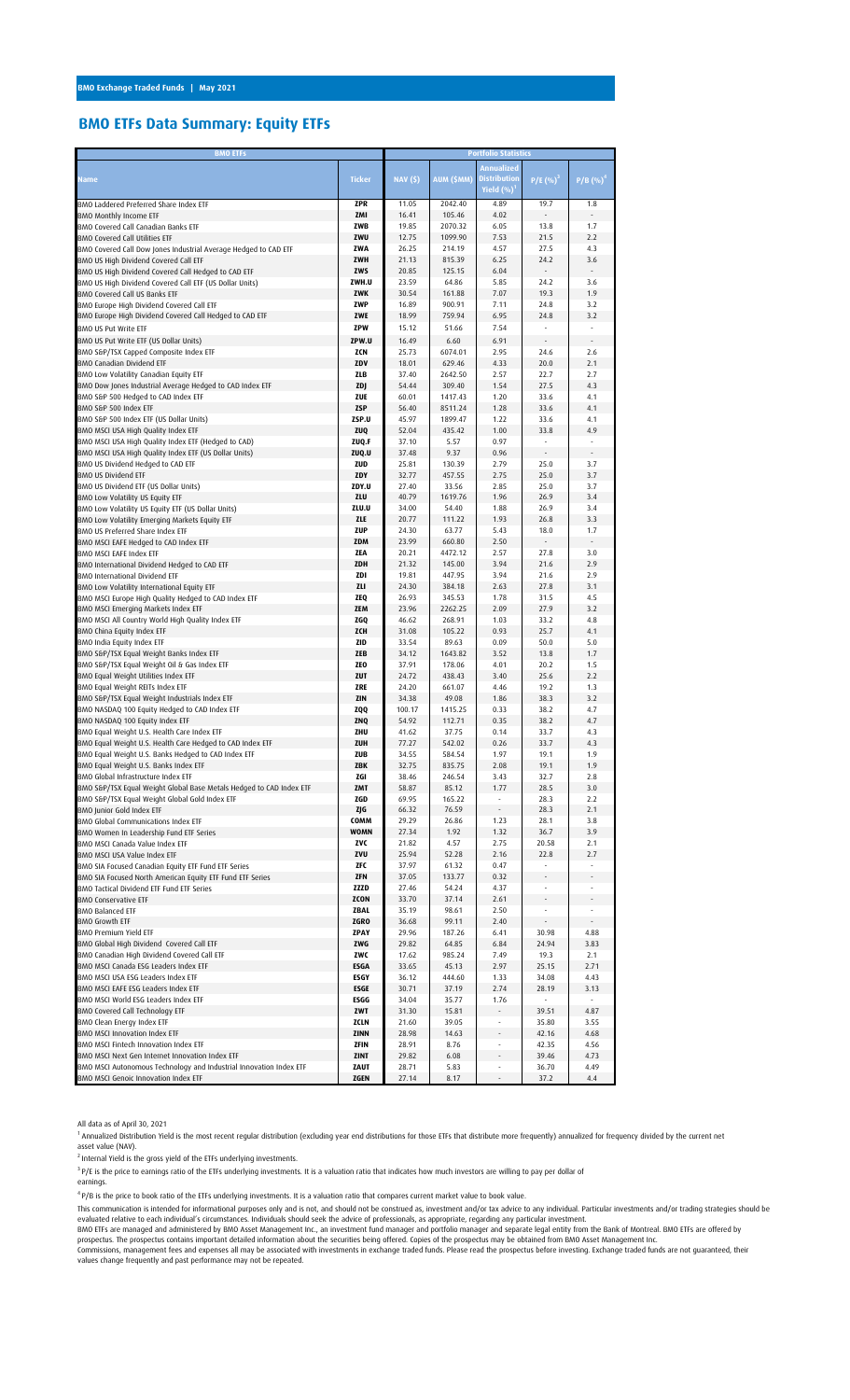S&P® and S&P 500® are registered trademarks of Standard & Poor's Financial Services LLC ("S&P") and "TSX" is a trademark of TSX, Inc. These trademarks have been licensed for use by S&P Dow Jones LLC and sublicensed for us

Asset Management Inc. Dow Jones® is a registered trademark of Dow Jones Trademark Holdings LLC ("Dow Jones"), and has been licensed to S&P Dow Jones Indices LLC and sublicensed by BMO Asset Management<br>Inc. in connection wi

funds.

Nasdaq®, OMX®, NASDAQ OMX®, Nasdaq-100®, and Nasdaq-100 Index®, are registered trademarks of The NASDAQ OMX Group, I (which with its affiliates is referred to as the "Corporations") and are licensed for use<br>by BMO Asset Ma **BMO** Exchange Traded Funds ® "BMO (M-bar roundel symbol)" is a registered trade-mark of Bank of Montreal, used under licence.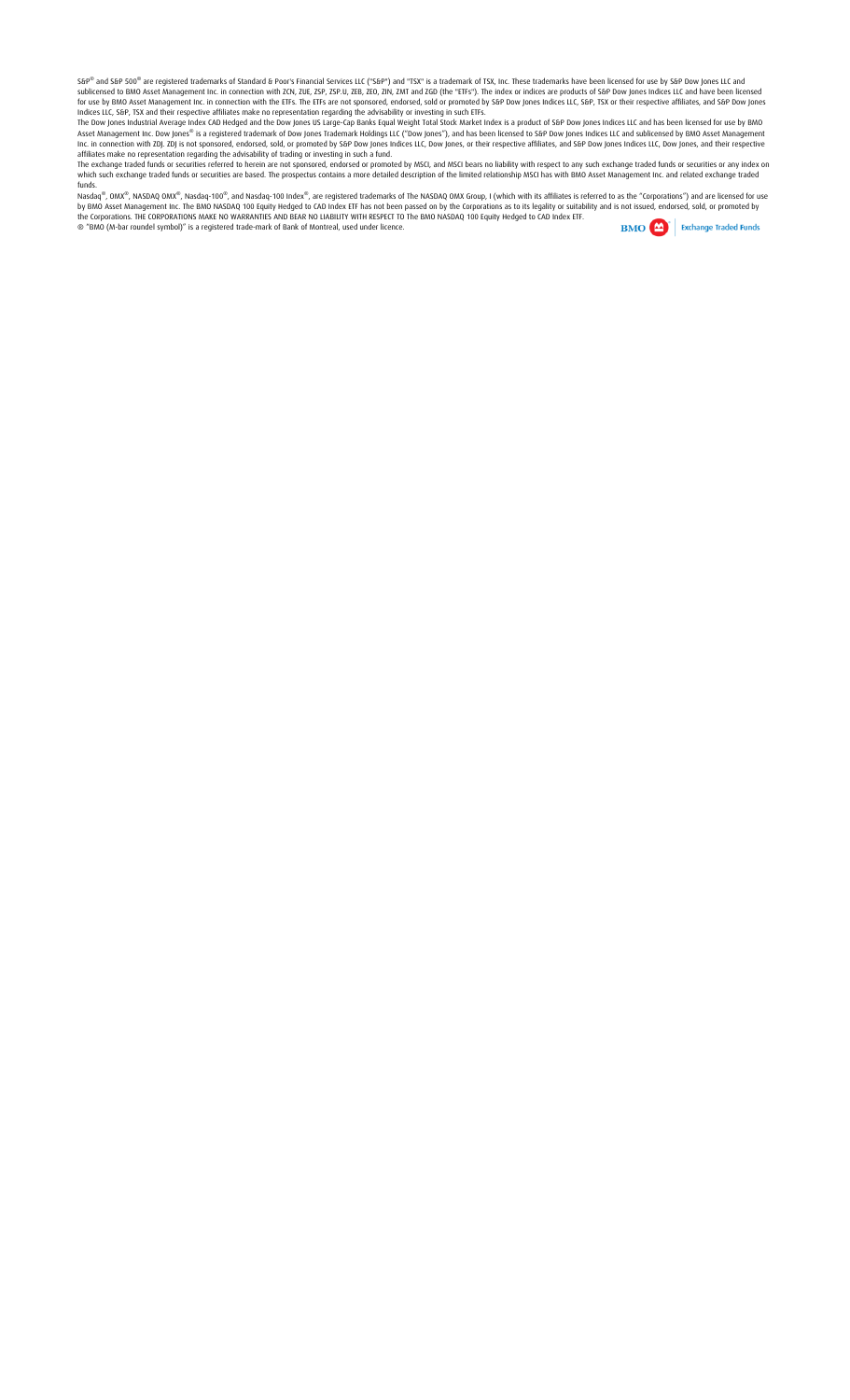## **BMO Exchange Traded Funds | May 2021**

## **BMO ETFs Data Summary: Fixed Income ETFs**

| <b>BMO ETFS</b>                                               |                  |                    |         |       |      |         |         |                |            |           |        | <b>Credit Ratings (%</b> |                          |        |                          |          |            | Term Breakdown (%        |                         | <b>Geogrphic Focus</b>  |
|---------------------------------------------------------------|------------------|--------------------|---------|-------|------|---------|---------|----------------|------------|-----------|--------|--------------------------|--------------------------|--------|--------------------------|----------|------------|--------------------------|-------------------------|-------------------------|
|                                                               | <b>Ticke</b>     | Currer<br>rice (\$ | (ŚMM    | (9/0) |      | YTM (%) | TM (Yrs | ırati<br>(Yrs) | <b>AAA</b> | <b>AA</b> |        | <b>BBB</b>               | <b>RR</b>                |        | CCC 0                    | ) - 1 Yr | $-5Yr$     | $-10Y$                   | $10 - 30$<br><b>Yrs</b> | Country                 |
| BMO Aggregate Bond Index ETF                                  | ZAG              | 15.68              | 5912.40 | 2.92  | 2.61 | 1.69    | 10.51   | 7.84           | 37.62      | 36.29     | 14.28  | 11.81                    | $\sim$                   | $\sim$ | $\sim$                   |          | 42.27      | 25.48                    | 32.25                   | Canada                  |
| <b>BMO Discount Bond Index ETF</b>                            | <b>ZFS</b>       | 14.37              | 499.96  | 1.65  | 1.60 | 0.53    | 2.75    | 2.69           | 100.00     | $\sim$    |        | $\sim$                   | $\sim$                   | $\sim$ | $\sim$                   |          | 100.00     | $\sim$                   | $\sim$ $-$              | Canada                  |
| BMO Ultra Short-Term Bond ETF                                 | <b>ZFM</b>       | 16.41              | 389.20  | 1.60  | 1.58 | 1.45    | 7.95    | 7.43           | 100.00     | $\sim$    |        | $\sim$                   |                          |        |                          |          |            | 100.00                   | $\sim$                  | Canada                  |
| BMO Short Federal Bond Index ETI                              | <b>ZFL</b>       | 17.08              | 2132.68 | 3.50  | 2.71 | 2.01    | 25.22   | 17.73          | 100.00     | $\sim$    |        | $\sim$                   |                          | $\sim$ |                          |          | $\sim$     | $\sim$                   | 100.00                  | Canada                  |
| BMO Mid Federal Bond Index ETF                                | <b>ZPS</b>       | 13.23              | 420.39  | 2.82  | 2.66 | 0.73    | 2.95    | 2.82           | 6.04       | 84.82     | 9.14   |                          |                          |        | $\sim$                   |          | 100.00     | $\overline{\phantom{a}}$ | $\sim$                  | Canada                  |
| BMO Long Federal Bond Index ETF                               | <b>ZMP</b>       | 15.33              | 810.47  | 2.56  | 2.43 | 1.72    | 7.29    | 6.60           | 8.00       | 81.74     | 10.26  | $\sim$                   |                          | $\sim$ |                          |          | $\sim$     | 100.00                   | $\sim$ $-$              | Canada                  |
| BMO Real Return Bond Index ETI                                | <b>ZPL</b>       | 15.90              | 321.08  | 3.95  | 3.28 | 2.76    | 23.05   | 15.69          | 8.10       | 82.06     | 9.84   | $\sim$                   |                          | $\sim$ |                          |          | $\sim$     | $\sim$                   | 100.00                  | Canada                  |
| <b>BMO Short Provincial Bond Index ETF</b>                    | <b>ZCS</b>       | 14.41              | 1366.30 | 2.96  | 2.81 | 1.20    | 2.95    | 2.80           | 2.53       | 23.64     | 36.92  | 36.92                    | $\overline{\phantom{a}}$ | $\sim$ |                          |          | 100.00     | $\sim$                   | $\sim$ $-$              | Canada                  |
| BMO Mid Provincial Bond Index ETF                             | ZCM              | 16.90              | 1055.48 | 3.50  | 3.27 | 2.41    | 7.09    | 6.23           | 0.03       | 12.68     | 25.54  | 61.76                    |                          | $\sim$ | $\sim$                   |          | $\sim$     | 100.00                   | $\sim$                  | Canada                  |
| BMO Long Provincial Bond Index ETF                            | $\mathcal{I}$ IC | 18.25              | 290.79  | 4.83  | 3.96 | 3.39    | 21.73   | 13.37          | 0.21       | 1.41      | 55.12  | 43.26                    | $\overline{\phantom{a}}$ | $\sim$ |                          |          | $\sim$     |                          | 100.00                  | Canada                  |
| BMO Short Corporate Bond Index ETF                            | <b>ZRR</b>       | 17.61              | 132.96  | 2.44  | 1.88 | 1.67    | 18.43   | 16.01          | 100.00     |           |        |                          |                          |        |                          |          | $\sim$     | 13.75                    | 86.25                   | Canada                  |
| BMO Mid Corporate Bond Index ETF                              | <b>ZJK</b>       | 19.00              | 837.29  | 5.85  | 5.35 | 4.10    | 6.15    | 3.54           | $\sim$     | $\sim$    | $\sim$ | $\sim$                   | 51.28                    | 35.58  | 13.14                    |          | 33.08      | 65.57                    | 1.35                    | <b>United States</b>    |
| BMO Long Corporate Bond Index ETF                             | ZHY              | 13.15              | 789.91  | 5.85  | 5.35 | 4.10    | 6.15    | 3.54           | $\sim$     | $\sim$    | $\sim$ | $\sim$                   | 51.28                    | 35.58  | 13.14                    |          | 33.08      | 65.57                    | 1.35                    | <b>United States</b>    |
| BMO Short-Term US IG Corporate Bond Hedged to CAD Index ETF   | <b>ZEF</b>       | 15.31              | 425.81  | 4.54  | 4.14 | 2.67    | 5.68    | 4.80           | $\sim$     | 4.76      | 25.26  | 40.38                    | 12.20                    | 16.25  | 1.14                     |          | 45.20      | 54.80                    | $\sim$                  | <b>Emerging Markets</b> |
| BMO Mid-Term US IG Corporate Bond Hedged to CAD Index ETF     | 7IC              | 18.81              | 1938.84 | 3.40  | 3.14 | 2.09    | 6.74    | 6.58           | 1.44       | 5.94      | 33.78  | 58.85                    |                          |        |                          |          | $\sim$     | 100.00                   | $\sim$                  | <b>United States</b>    |
| BMO Mid-Term US IG Corporate Bond Index ETF                   | ZIC.U            | 15.42              | 50.48   | 3.40  | 3.14 | 2.09    | 6.74    | 6.58           | 1.44       | 5.94      | 33.78  | 58.85                    | $\sim$                   | $\sim$ | $\sim$                   | $\sim$   | $\sim$ $-$ | 100.00                   | $\sim$ $-$              | <b>United States</b>    |
| BMO Mid-Term US IG Corporate Bond Index ETF (US Dollar Units) | ZMU              | 15.31              | 1823.13 | 3.40  | 3.14 | 2.09    | 6.74    | 6.58           | 1.44       | 5.94      | 33.78  | 58.85                    |                          | $\sim$ |                          |          | $\sim$     | 100.00                   | $\sim$                  | <b>United States</b>    |
| BMO High Yield US Corporate Bond Hedged to CAD Index ETF      | <b>ZST</b>       | 49.96              | 1000.19 | 2.16  | 2.14 | 0.40    | 0.50    | 0.49           | 12.80      | 23.43     | 27.40  | 36.37                    | $\sim$                   | $\sim$ | $\sim$                   | 100.00   | $\sim$     | $\sim$                   | $\sim$ $-$              | Canada                  |
| BMO High Yield US Corporate Bond Hedged to CAD Index ETF      | ZDB              | 16.48              | 990.57  | 1.80  | 1.78 | 1.69    | 9.77    | 7.66           | 36.50      | 35.79     | 15.17  | 12.55                    |                          | $\sim$ |                          |          | 48.23      | 30.64                    | 21.14                   | Canada                  |
| BMO Floating Rate High Yield ETF                              | <b>ZSU</b>       | 14.62              | 149.29  | 2.85  | 2.71 | 1.12    | 3.06    | 2.81           | 0.90       | 8.55      | 40.80  | 49.75                    | $\sim$                   | $\sim$ | $\sim$                   |          | 100.00     | $\sim$                   | $\sim$                  | <b>United States</b>    |
| BMO Emerging Markets Bond Hedged to CAD Index ETF             | <b>ZFH</b>       | 14.56              | 197.29  | 4.76  | 4.39 | 2.89    | 4.92    | 0.38           | 4.82       |           |        | 3.81                     | 49.49                    | 27.60  | 14.28                    | 100.00   | $\sim$     |                          | $\sim$                  | <b>United States</b>    |
| BMO Short-Term US Treasury Bond Index ETF                     | <b>ZTS</b>       | 48.28              | 30.83   | 1.45  | 1.41 | 0.35    | 2.79    | 2.73           | 100.00     | $\sim$    |        | $\sim$                   | $\sim$                   | $\sim$ | $\overline{\phantom{a}}$ |          | 100.00     | $\sim$                   | $\sim$                  | <b>United States</b>    |
| BMO Short-Term US Treasury Bond Index ETF (US Dollar Units)   | ZTS.U            | 51.13              | 34.29   | 1.45  | 1.41 | 0.35    | 2.79    | 2.73           | 100.00     |           |        |                          |                          | $\sim$ |                          |          | 100.00     |                          | $\sim$                  | <b>United States</b>    |
| BMO Mid-Term US Treasury Bond Index ETF                       | <b>ZTM</b>       | 49.91              | 20.07   | 1.57  | 1.53 | 1.22    | 7.05    | 6.76           | 100.00     | $\sim$    |        | $\sim$                   |                          | $\sim$ | $\sim$                   |          | $\sim$     | 100.00                   | $\sim$ $-$              | <b>United States</b>    |
| BMO Mid-Term US Treasury Bond Index ETF (Us Dollar Units)     | ZTM.U            | 53.10              | 9.86    | 1.57  | 1.53 | 1.22    | 7.05    | 6.76           | 100.00     |           |        |                          |                          |        |                          |          | $\sim$     | 100.00                   | $\sim$                  | <b>United States</b>    |
| BMO Long-Term US Treasury Bond Index ETF                      | <b>ZTL</b>       | 52.79              | 46.75   | 2.71  | 2.46 | 2.20    | 25.90   | 18.58          | 100.00     | $\sim$    |        | $\sim$                   | $\sim$                   | $\sim$ | $\sim$                   |          | $\sim$     | $\sim$                   | 100.00                  | <b>United States</b>    |
| BMO Long-Term US Treasury Bond Index ETF (US Dollar Units)    | ZTL.U            | 55.81              | 10.42   | 2.71  | 2.46 | 2.20    | 25.90   | 18.58          | 100.00     | $\sim$    | $\sim$ | $\sim$                   |                          | $\sim$ |                          |          | $\sim$     | $\sim$                   | 100.00                  | <b>United States</b>    |
| <b>BMO Government Bond Index ETF</b>                          | <b>ZGB</b>       | 51.66              | 1258.66 | 2.43  | 2.22 | 1.47    | 10.83   | 8.27           | 51.21      | 43.56     | 5.23   | $\sim$                   |                          | $\sim$ | $\sim$                   |          | 40.42      | 30.93                    | 28.65                   | Canada                  |
| <b>BMO Corporate Bond Index ETF</b>                           | ZCB              | 51.23              | 151.09  | 3.15  | 2.88 | 1.98    | 8.86    | 6.66           | 1.22       | 13.48     | 41.58  | 43.72                    | $\sim$                   | $\sim$ |                          |          | 46.05      | 33.63                    | 20.32                   | Canada                  |
| BMO Short-Term Bond Index ETF                                 | <b>ZSB</b>       | 50.71              | 70.77   | 2.19  | 2.11 | 0.77    | 2.88    | 2.78           | 52.70      | 22.79     | 13.73  | 10.78                    | $\sim$                   | $\sim$ |                          | $-0.02$  | 99.94      | 0.07                     | $\sim$                  | Canada                  |
| BMO Ultra Short-Term US BOND ETF (US Dollar Units)            | ZUS.l            | 48.47              | 31.76   | 2.25  | 2.24 | 0.43    | 0.40    | 0.40           | 5.73       | 25.01     | 41.29  | 28.39                    |                          | $\sim$ | $-0.42$                  | 100.00   | $\sim$     | $\sim$                   | $\sim$                  | <b>United States</b>    |
| BMO ESG Corporate Bond Index ETF                              | <b>ESGB</b>      | 29.85              | 23.14   | 2.93  | 2.71 | 1.87    | 8.46    | 6.40           | $\sim$     | 17.88     | 49.74  | 32.38                    | $\sim$                   | $\sim$ |                          |          | 54.33      | 26.25                    | 19.42                   | Canada                  |
| BMO ESG US Corporate Bond Index ETF                           | <b>ESGF</b>      | 29.91              | 16.51   | 3.04  | 2.74 | 1.89    | 10.59   | 8.04           | 2.76       | 7.72      | 50.86  | 38.66                    | $\sim$                   | $\sim$ | $-0.42$                  |          | 33.50      | 42.64                    | 23.86                   | <b>United States</b>    |
| BMO BBB Corproate Bond Index ETF                              | <b>ZBBB</b>      | 30.28              | 7.25    | 3.14  | 2.97 | 1.93    | 4.94    | 4.47           | $\sim$     | $\sim$    |        | 100.00                   | $\sim$                   | $\sim$ |                          |          | 57.27      | 42.73                    | $\sim$ $-$              | Canada                  |
| BMO High Quality Corproate Bond Index ETF                     | ZQB              | 30.23              | 22.53   | 2.60  | 2.48 | 1.25    | 3.82    | 3.58           | 3.04       | 32.62     | 64.33  |                          |                          | $\sim$ | $\sim$                   |          | 78.19      | 21.81                    | $\sim$                  | Canada                  |
| <b>BMO Canadian MBS Index ETF</b>                             | <b>ZMBS</b>      | 30.48              | 242.57  | 1.51  | 1.48 | 0.78    | 3.16    | 2.50           | 100.00     |           |        | $\sim$                   |                          | $\sim$ | $\overline{\phantom{a}}$ |          | 100.00     |                          | $\sim$                  | Canada                  |
| BMO Short-Term US TIPS Index ETF                              | <b>ZTIP</b>      | 29.76              | 5.97    | 0.46  | 0.38 | 0.38    | 2.77    | 2.77           | 100.00     |           |        |                          |                          | $\sim$ |                          |          | 100.00     |                          | $\sim$                  | <b>United States</b>    |
| BMO Short-Term US TIPS Index ETF (Hedged to CAD units)        | ZTIP.            | 30.32              | 15.13   | 0.46  | 0.38 | 0.38    | 2.77    | 2.77           | 100.00     |           |        |                          |                          |        |                          |          | 100.00     |                          | $\sim$                  | <b>United States</b>    |
| BMO Short-Term US TIPS Index ETF (USD units)                  | ZTIP.U           | 30.30              | 4.54    | 0.46  | 0.38 | 0.38    | 2.77    | 2.77           | 100.00     |           |        |                          |                          |        |                          |          | 100.00     |                          | $\sim$                  | <b>United States</b>    |

All data as of April 30, 2021

 $^{-1}$  Credit Rating is meant to give an indication of the risk that a borrower will not fulfill its full obligations in a timely manner.

 $2$ Current Yield is the weighted average yield that includes all the coupon payments in a year divided by the current price.

<sup>3</sup> Yield to Maturity (YTM) is the weighted average yield that includes all the coupon payments and any capital gain or loss that the investor will realize by holding the bonds to maturity.